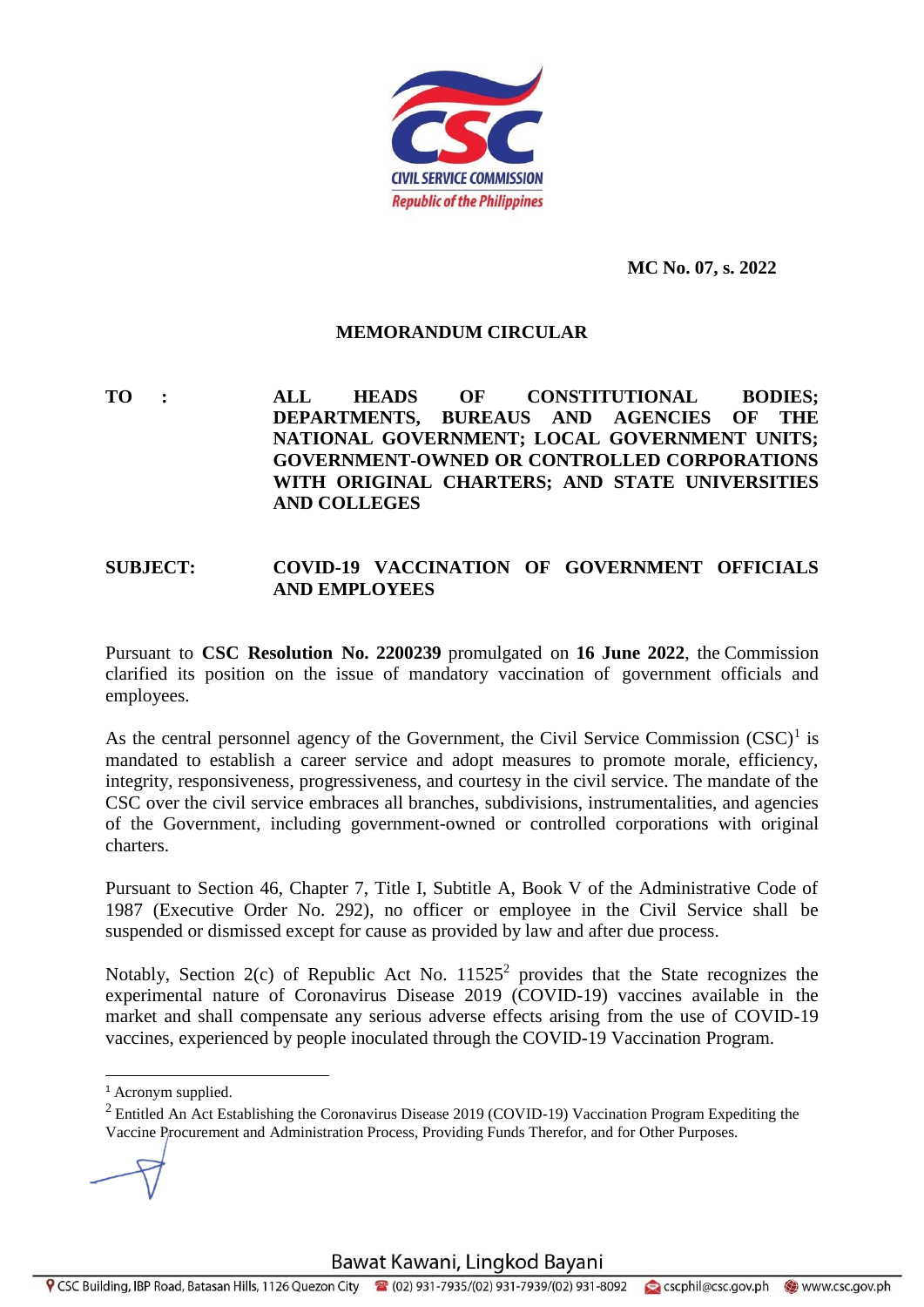## **COVID-19 VACCINATION OF GOVERNMENT OFFICIALS AND EMPLOYEES** Page 2 of 3

x x

With the aim of achieving herd immunity in the country, the Government began the roll-out of vaccination against COVID-19 on 1 March 2021. The COVID-19 vaccination is on-going and will continue as the Government seeks to vaccinate 100 million citizens by 2023. In consonance with this objective, the Government, through local government units, has adopted strategies to ensure nationwide vaccination.

The Government ensures that COVID-19 vaccines that are granted with Emergency Use Authorization by the Philippine Food and Drug Administration are considered safe and effective based on the available evidence to date. Vaccines are some of the most rigorously tested medical products today, and the COVID-19 vaccines are no different.<sup>3</sup>

The COVID-19 vaccination and improvements in our health care capacities and systems have contributed to the decline of our case fatality rate. However, while overall COVID-19 deaths have significantly declined over the past months, an analysis of hospital admissions showed that 85% of those hospitalized were those who are not yet fully vaccinated. Also, those with severe or critical COVID-19 disease were 1.75 times more likely among the unvaccinated, while deaths due to COVID-19 were 2.6 times more likely also among the unvaccinated.<sup>4</sup> Based on causality assessment of the Department of Health, there is no death directly linked to the COVID-19 vaccination.<sup>5</sup>

However, some government agencies and instrumentalities have required mandatory vaccination among their employees under pain of dismissal from the service and other consequences that affect their right to work or entitlement to certain privileges.

To prevent contracting serious to critical illness, and ultimately deaths due to COVID-19, and to secure the overall health and wellness of all government officials and employees who are tasked to do on-site work, unvaccinated government officials and employees shall undergo Reverse Transcription Polymerase Chain Reaction (RT-PCR) testing and present a negative result thereof. The frequency of the RT-PCR test shall be determined by the heads of government agencies, instrumentalities including local government units but which should be at least once every two weeks.<sup>6</sup> Provided that, Rapid Antigen Tests may be resorted to when RT-PCR testing capacity is insufficient or not immediately available.

<sup>3</sup> https://doh.gov.ph/Vaccines/Safety-of-COVID-19-Vaccines.

<sup>4</sup> [https://doh.gov.ph/press-release/PH-CASE-FATALITY-RATE-REMAINS-BELOW-2%25-GLOBAL-](https://doh.gov.ph/press-release/PH-CASE-FATALITY-RATE-REMAINS-BELOW-2%25-GLOBAL-AVERAGE)[AVERAGE](https://doh.gov.ph/press-release/PH-CASE-FATALITY-RATE-REMAINS-BELOW-2%25-GLOBAL-AVERAGE) (8 December 2021).

<sup>5</sup> https:/[/www.philstar.com/headlines/2021/12/12/2147376/doh-no-deaths-directly-related-covid-19-vaccination.](http://www.philstar.com/headlines/2021/12/12/2147376/doh-no-deaths-directly-related-covid-19-vaccination)

<sup>6</sup> IATF Resolution No. 149 s. 2021 dated 18 November 2021

xxx *B.*

<sup>&</sup>quot;6. To clarify the requirement of regular RT-PCR tests for purposes of onsite work, its frequency shall be *construed as that determined by the employer but which should be at least once every two weeks.*